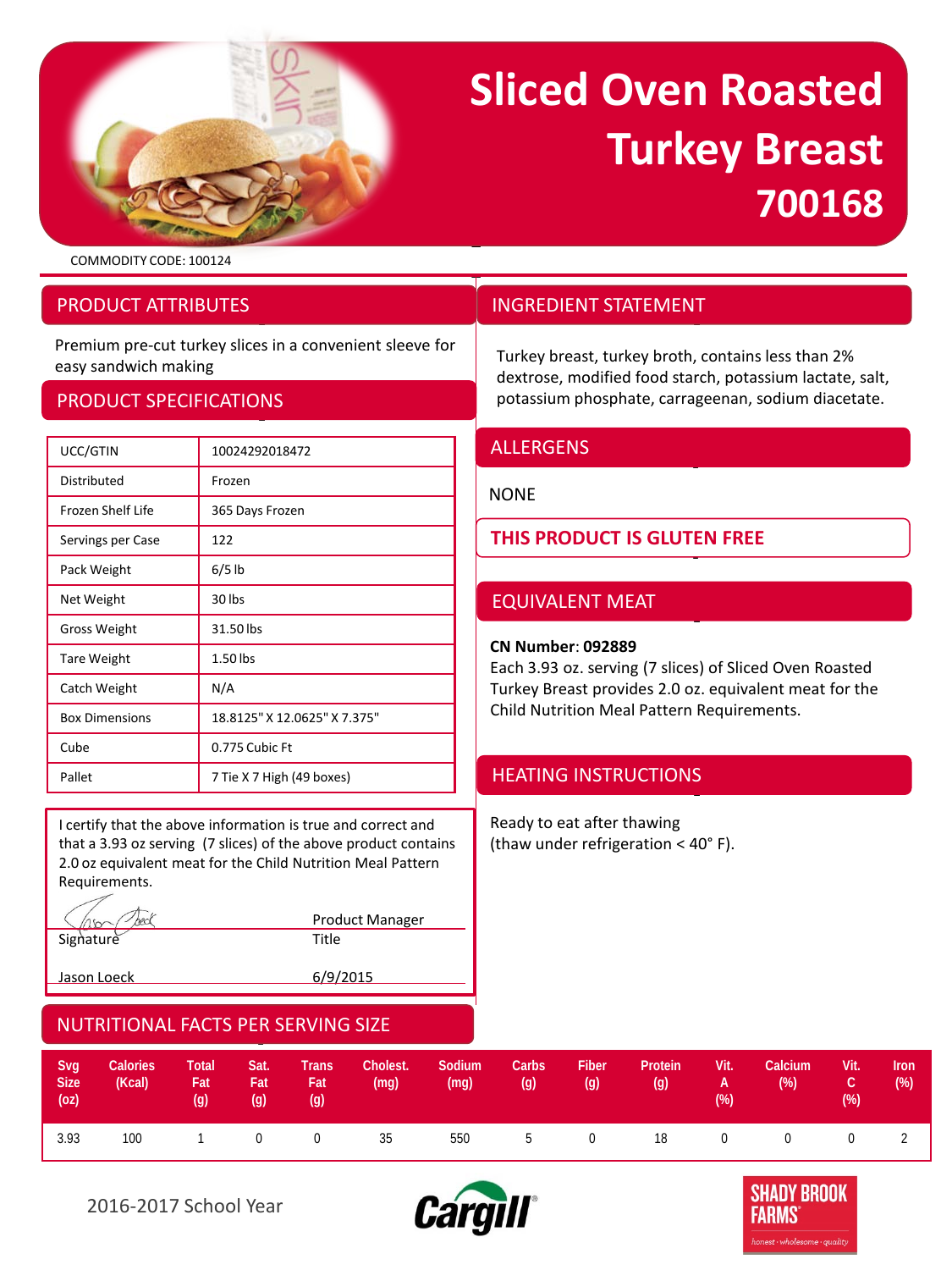# **Sliced Mesquite Smoked Turkey Breast 700169**

COMMODITY CODE: 100124

## PRODUCT ATTRIBUTES

Subtly smoky, mesquite-flavored turkey slices arranged in a waterfall-style sleeve that streamlines prep.

#### PRODUCT SPECIFICATIONS

| UCC/GTIN              | 10024292018519               |  |  |  |  |  |
|-----------------------|------------------------------|--|--|--|--|--|
| Distributed           | Frozen                       |  |  |  |  |  |
| Frozen Shelf Life     | 365 Days Frozen              |  |  |  |  |  |
| Servings per Case     | 122                          |  |  |  |  |  |
| Pack Weight           | $6/5$ lb                     |  |  |  |  |  |
| Net Weight            | 30 lbs                       |  |  |  |  |  |
| <b>Gross Weight</b>   | 31.50 lbs                    |  |  |  |  |  |
| <b>Tare Weight</b>    | 1.50 lbs                     |  |  |  |  |  |
| Catch Weight          | N/A                          |  |  |  |  |  |
| <b>Box Dimensions</b> | 18.8125" X 12.0625" X 7.375" |  |  |  |  |  |
| Cube                  | 0.775 Cubic Ft               |  |  |  |  |  |
| Pallet                | 7 Tie X 7 High (49 boxes)    |  |  |  |  |  |

I certify that the above information is true and correct and **HEATING INSTRUCTIONS** that a 3.93 oz serving (7 slices) of the above product contains 2.0 oz equivalent meat for the Child Nutrition Meal Pattern Requirements.

Signature Title

Product Manager

Jason Loeck 6/9/2015

## INGREDIENT STATEMENT

Turkey breast, turkey broth, contains less than 2% dextrose, modified food starch, potassium lactate, salt, potassium phosphate, carrageenan, sodium diacetate.

#### **ALLERGENS**

NONE

**THIS PRODUCT IS GLUTEN FREE**

## EQUIVALENT MEAT

#### **CN Number**: **092890**

Each 3.93 oz. serving (7 slices) of Sliced Mesquite Smoked Turkey Breast provides 2.0 oz. equivalent meat for the Child Nutrition Meal Pattern Requirements.

Ready to eat after thawing (thaw under refrigeration < 40° F).

| Svg<br>Size <sup>1</sup> | <b>Calories</b><br>(Kcal)<br>$(oz)$ and $(2z)$ and $(2z)$ | <b>Total</b><br>Fat<br>(q) | Sat.<br><b>Fat</b><br>(g) | <b>Trans</b><br>Fat<br>(g) | Cholest.<br>(mg) | Sodium<br>(mg) | Carbs<br>(g) | <b>Fiber</b><br>(g) | Protein<br>(g) | Vit.<br><b>The Community of the Community</b> | Calcium<br>$(\%)$<br>$( \% )$ . The contract of $( \% )$ | .Vit.<br>C.<br>$(\%)$ | <b>Iron</b><br>(%) |
|--------------------------|-----------------------------------------------------------|----------------------------|---------------------------|----------------------------|------------------|----------------|--------------|---------------------|----------------|-----------------------------------------------|----------------------------------------------------------|-----------------------|--------------------|
| 3.93                     | 100                                                       |                            |                           |                            | 1 0 0 35         | 550            |              |                     | 5 0 18 0       |                                               | $\Omega$                                                 | $\overline{0}$        |                    |



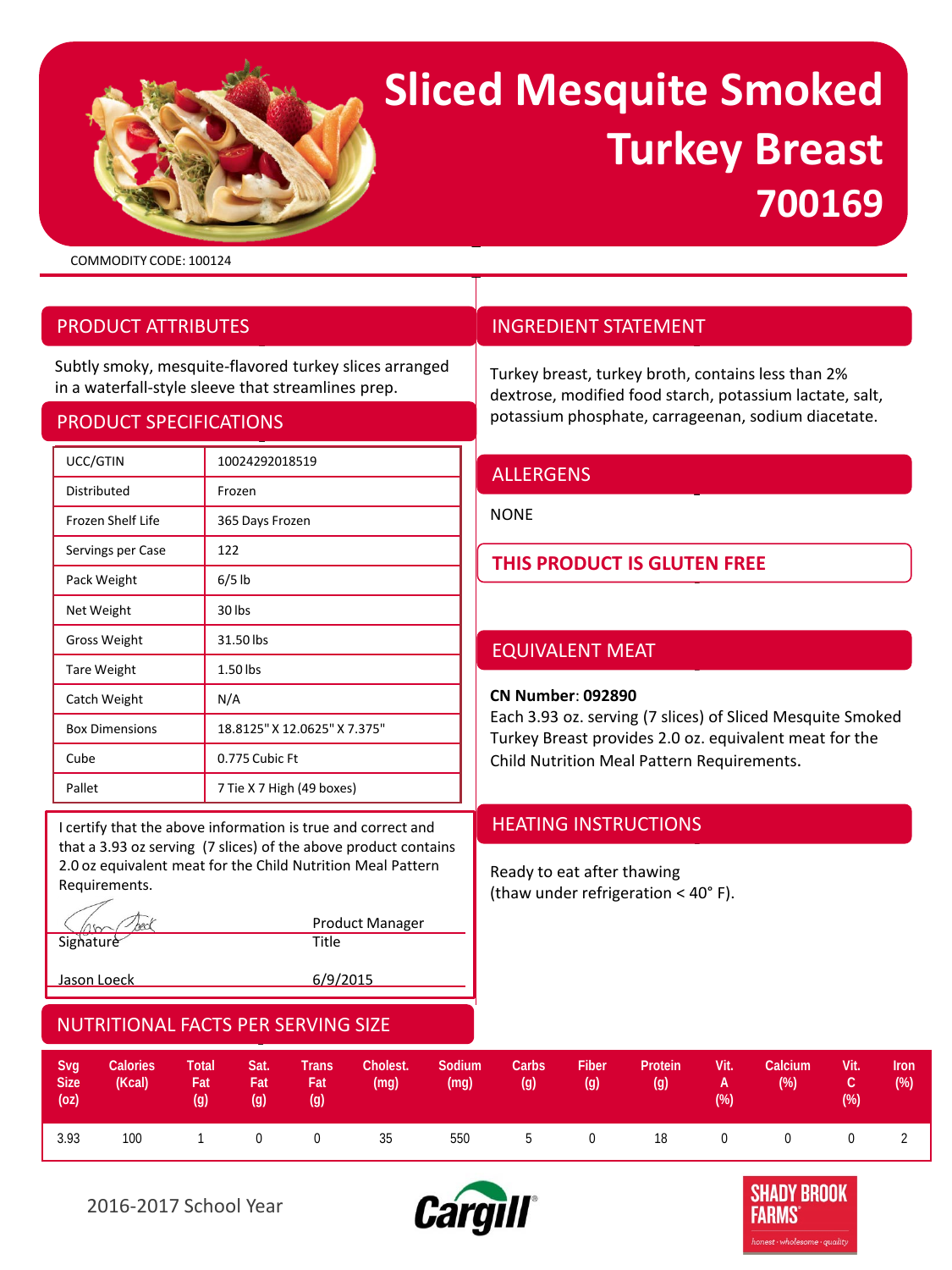

## **Turkey Franks (8:1) 700196**

COMMODITY CODE: 100124

## PRODUCT ATTRIBUTES

All-turkey franks featuring classic hot dog seasoning and a slightly smoky flavor. Mechanically separated turkey, water, seasoning (corn

### PRODUCT SPECIFICATIONS

| UCC/GTIN              | 10642205701961            |  |  |  |  |  |
|-----------------------|---------------------------|--|--|--|--|--|
| Distributed           | Frozen                    |  |  |  |  |  |
| Frozen Shelf Life     | 365 Days Frozen           |  |  |  |  |  |
| Servings per Case     | 160                       |  |  |  |  |  |
| Pack Weight           | $4/5$ lb                  |  |  |  |  |  |
| Net Weight            | 20 lbs                    |  |  |  |  |  |
| <b>Gross Weight</b>   | 21.50 lbs                 |  |  |  |  |  |
| <b>Tare Weight</b>    | 1.50 lbs                  |  |  |  |  |  |
| Catch Weight          | N/A                       |  |  |  |  |  |
| <b>Box Dimensions</b> | 13.3125" X 12" X 6.125"   |  |  |  |  |  |
| Cube                  | 0.566 Cubic Ft            |  |  |  |  |  |
| Pallet                | 9 Tie X 6 High (54 boxes) |  |  |  |  |  |

I certify that the above information is true and correct and that a 2.00 oz serving (1 frank) of the above product contains 2.0 oz equivalent meat for the Child Nutrition Meal Pattern Requirements.

hark Product Manager Signature Title

Jason Loeck 6/9/2015

## INGREDIENT STATEMENT

syrup solids, mustard, dextrose, garlic powder, sodium erythorbate, extractives of paprika, spice extractives), less than 2% salt, sodium nitrite.

## ALLERGENS

#### NONE

**THIS PRODUCT IS GLUTEN FREE**

## EQUIVALENT MEAT

#### **CN Number**: **092888**

Each 2.00 oz. serving (1 frank) of Turkey Franks (8:1) provides 2.0 oz. equivalent meat for the Child Nutrition Meal Pattern Requirements.

## HEATING INSTRUCTIONS

Ready to eat after thawing (thaw under refrigeration < 40° F).

| Svg<br><b>Size</b><br>(oz) | <b>Calories</b><br>(Kcal) | <b>Total</b><br>Fat I<br>$\left( q\right)$ | Sat.<br><b>Fat</b><br>(g) | <b>Trans</b><br>Fat<br>(q) | Cholest.<br>(mg) | Sodium<br>(mg) | Carbs<br>(g)   | <b>Fiber</b><br>(g) | Protein<br>(g)                 | Vit.<br><b>A</b><br>(% ) | Calcium<br>$(\%)$ | Vit.<br>C.<br>(%) | Iron<br>(%) |
|----------------------------|---------------------------|--------------------------------------------|---------------------------|----------------------------|------------------|----------------|----------------|---------------------|--------------------------------|--------------------------|-------------------|-------------------|-------------|
| 2.00                       | 110                       | 9                                          | 2.5                       | $0 \qquad \qquad$          | 45               | 300            | $\overline{2}$ |                     | $0 \qquad 7 \qquad 0 \qquad 2$ |                          |                   | $\mathbf{0}$      |             |



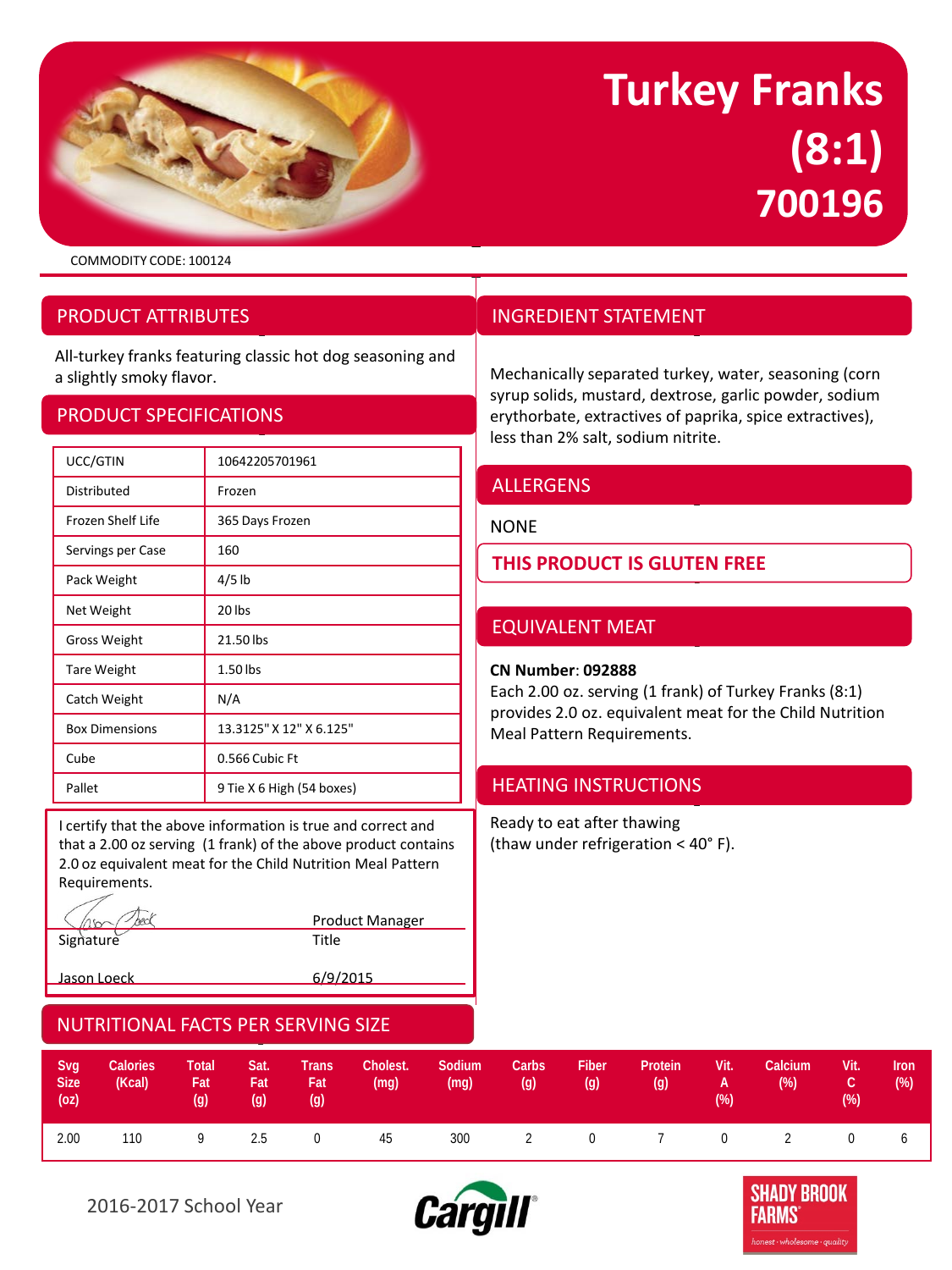

## **Turkey Pot Roast Dark Meat 700259**

COMMODITY CODE: 100124

## PRODUCT ATTRIBUTES

Fully cooked chunks of savory turkey and gravy in an ovenproof bag for easy reheating – ideal for stews or overiproof bag for easy refleating – ideal for stews or Turkey Thigh Meat, Water, Seasoning [Modified<br>Serving over noodles.

### PRODUCT SPECIFICATIONS

| UCC/GTIN                 | 10642205702593             |  |  |  |  |  |
|--------------------------|----------------------------|--|--|--|--|--|
| Distributed              | Frozen                     |  |  |  |  |  |
| <b>Frozen Shelf Life</b> | 365 Days Frozen            |  |  |  |  |  |
| Servings per Case        | 135                        |  |  |  |  |  |
| Pack Weight              | $6/5$ lb                   |  |  |  |  |  |
| Net Weight               | 30 lbs                     |  |  |  |  |  |
| <b>Gross Weight</b>      | 31.50 lbs                  |  |  |  |  |  |
| <b>Tare Weight</b>       | 1.50 lbs                   |  |  |  |  |  |
| Catch Weight             | N/A                        |  |  |  |  |  |
| <b>Box Dimensions</b>    | 22" X 15.25" X 5.0625"     |  |  |  |  |  |
| Cube                     | 0.983 Cubic Ft             |  |  |  |  |  |
| Pallet                   | 5 Tie X 11 High (55 boxes) |  |  |  |  |  |

I certify that the above information is true and correct and that a 3.55oz serving of the above product contains 2.0 oz equivalent meat for the Child Nutrition Meal Pattern Requirements.

|             | <b>Product Manager</b> |
|-------------|------------------------|
| Signature   | Title                  |
| Jason Loeck | 6/9/2015               |

## NUTRITIONAL FACTS PER SERVING SIZE

## INGREDIENT STATEMENT

Tapioca Starch, Modified Corn Starch, Hydrolyzed Yeast Protein, Maltodextrin, Hydrolyzed Corn Protein, Dextrose, Sugar, Turkey Fat, Onion Powder, Garlic Powder, Caramel Color, Tomato Powder, Turkey Powder, Yeast Extract, Worcestershire Sauce (Vinegar, Molasses, Corn Syrup, Salt, Caramel Color, Garlic Powder, Sugar, Spices, Tamarind, Natural Flavor), Thiamine Hydrochloride, Salt, Natural Flavors], Less than 2% Salt, Sugar, Sodium Phosphate.

## **ALLERGENS**

NONE

## **THIS PRODUCT IS GLUTEN FREE**

## EQUIVALENT MEAT

#### **CN Number**: **092900**

Each 3.55 oz serving of Turkey Pot Roast provides 2.0 oz equivalent meat for the Child Nutrition Meal Pattern Requirements.

## HEATING INSTRUCTIONS

For best results, thaw under refrigeration 40° F or less for 48 hours. However, product can be cooked from a frozen state. Shelf life is 12 months frozen and 14 days under refrigeration. **Note:** Cooking times may vary with equipment. Reheat to a minimum internal temperature of 165° F.

| Svg<br><b>Size</b><br>(oz) | <b>Calories</b><br>(Kcal) | Total<br>Fat<br>(q) | Sat.<br>Fat I<br>(g) | <b>Trans</b><br>Fat<br>(q) | Cholest.<br>(mg) | Sodium<br>(mg) | Carbs<br>(q) | <b>Fiber</b><br>(g) | Protein<br>(g) | Vit.<br>A Z<br>(% ) | Calcium<br>$(\%)$ | Vit.<br>rc i<br>$(\%)$ | <b>Iron</b><br>$(\%)$ |
|----------------------------|---------------------------|---------------------|----------------------|----------------------------|------------------|----------------|--------------|---------------------|----------------|---------------------|-------------------|------------------------|-----------------------|
| 3.55                       | 120                       |                     | 4 1.5                | $\sim$ 0                   | 50               | 380            |              |                     | 4 0 17 0 2     |                     |                   | $\mathbf{0}$           |                       |



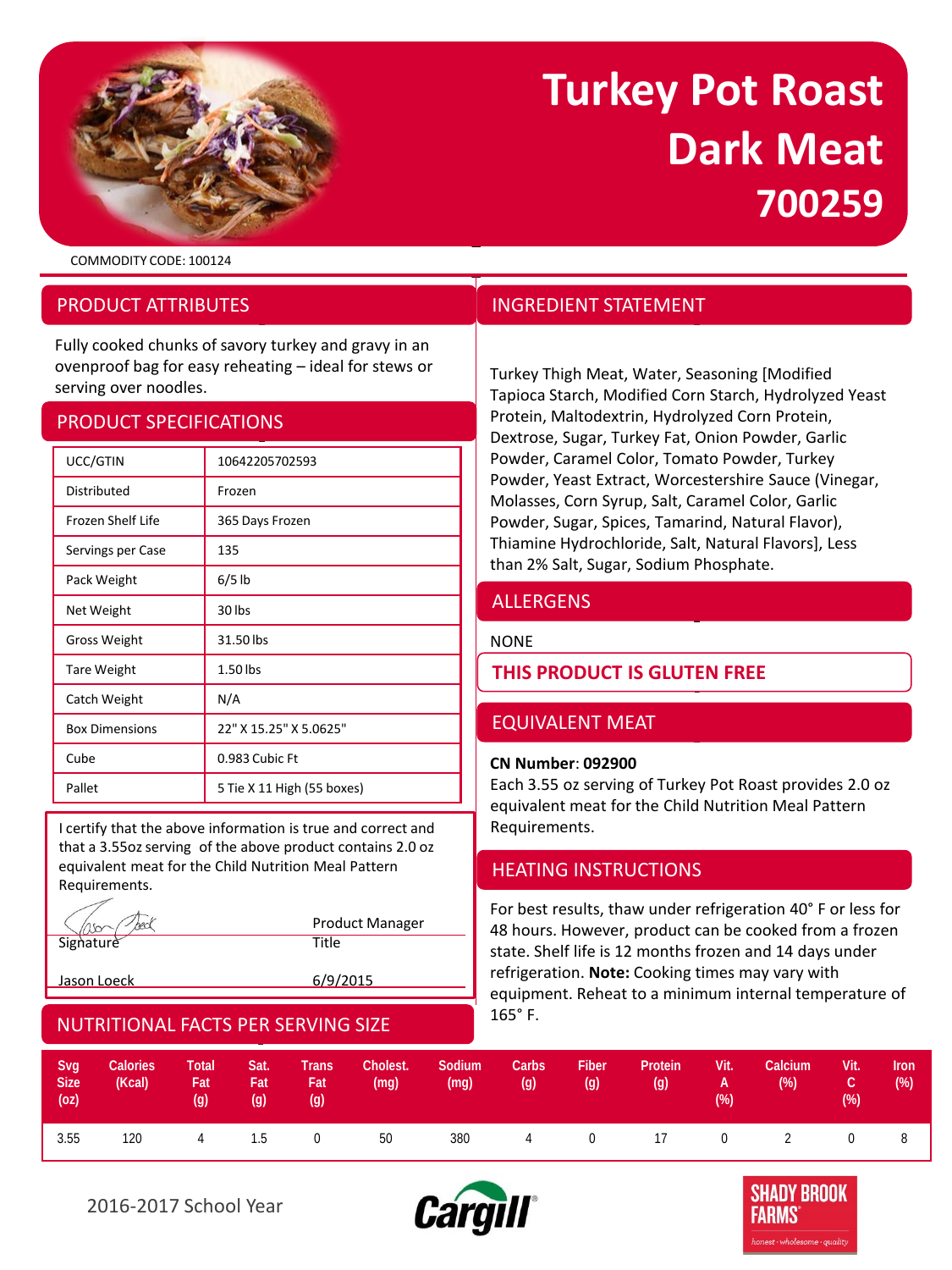

# **Turkey Pot Roast Breast & Thigh 700267**

COMMODITY CODE: 100124

## PRODUCT ATTRIBUTES

Thick, fully cooked chunks of white and dark meat in a tasty turkey gravy – inside an ovenproof bag for convenient reheating.

### PRODUCT SPECIFICATIONS

| UCC/GTIN              | 10642205702678             |  |  |  |  |  |
|-----------------------|----------------------------|--|--|--|--|--|
| Distributed           | Frozen                     |  |  |  |  |  |
| Frozen Shelf Life     | 365 Days Frozen            |  |  |  |  |  |
| Servings per Case     | 135                        |  |  |  |  |  |
| Pack Weight           | $6/5$ lb                   |  |  |  |  |  |
| Net Weight            | 30 lbs                     |  |  |  |  |  |
| <b>Gross Weight</b>   | 31.50 lbs                  |  |  |  |  |  |
| <b>Tare Weight</b>    | 1.50 lbs                   |  |  |  |  |  |
| Catch Weight          | N/A                        |  |  |  |  |  |
| <b>Box Dimensions</b> | 22" X 15.25" X 5.0625"     |  |  |  |  |  |
| Cube                  | 0.983 Cubic Ft             |  |  |  |  |  |
| Pallet                | 5 Tie X 11 High (55 boxes) |  |  |  |  |  |

I certify that the above information is true and correct and that a 3.55oz serving of the above product contains 2.0 oz equivalent meat for the Child Nutrition Meal Pattern Requirements.

|             | <b>Product Manager</b> |
|-------------|------------------------|
| Signature   | Title                  |
|             |                        |
| Jason Loeck | 6/9/2015               |

## NUTRITIONAL FACTS PER SERVING SIZE

## INGREDIENT STATEMENT

Turkey Thigh Meat, Turkey Breast, Water, Seasoning [Modified Tapioca Starch, Modified Corn Starch, Hydrolyzed Yeast Protein, Maltodextrin, Hydrolyzed Corn Protein, Dextrose, Sugar, Turkey Fat, Onion Powder, Garlic Powder, Caramel Color, Tomato Powder, Turkey Powder, Yeast Extract, Worcestershire Sauce (Vinegar, Molasses, Corn Syrup, Salt, Caramel Color, Garlic Powder, Sugar, Spices, Tamarind, Natural Flavor), Thiamine Hydrochloride, Salt, Natural Flavors], Less Than 2% Salt, Sugar, Sodium Phosphate.

## ALLERGENS

**NONE** 

## **THIS PRODUCT IS GLUTEN FREE**

## EQUIVALENT MEAT

#### **CN Number**: **092901**

Each 3.55 oz serving of Turkey Pot Roast provides 2.0 oz equivalent meat for the Child Nutrition Meal Pattern Requirements.

## HEATING INSTRUCTIONS

For best results, thaw under refrigeration 40° F or less for 48 hours. However, product can be cooked from a frozen state. Shelf life is 12 months frozen and 14 days under refrigeration. **Note:** Cooking times may vary with equipment. Reheat to a minimum internal temperature of 165° F.

| Svq<br><b>Size</b><br>(oz) | <b>Calories</b><br>(Kcal) | Total<br>Fat<br>(g) | Sat.<br>Fat,<br>(g) | <b>Trans</b><br>Fat,<br>(q) | Cholest.<br>(mg) | Sodium<br>(mg) | Carbs<br>(q) | <b>Fiber</b><br>(g) | Protein<br>(g)       | Vit.<br>A<br>$(\%)$ | Calcium<br>$(\%)$ | Vit.<br>rc i<br>(%) | <b>Iron</b><br>(%) |
|----------------------------|---------------------------|---------------------|---------------------|-----------------------------|------------------|----------------|--------------|---------------------|----------------------|---------------------|-------------------|---------------------|--------------------|
| 3.55                       | 130                       |                     |                     | 3 1 0                       | 55               | 410            | $\sim$ 4     |                     | $0 \qquad \qquad 20$ | $\overline{0}$      | $\overline{2}$    |                     |                    |



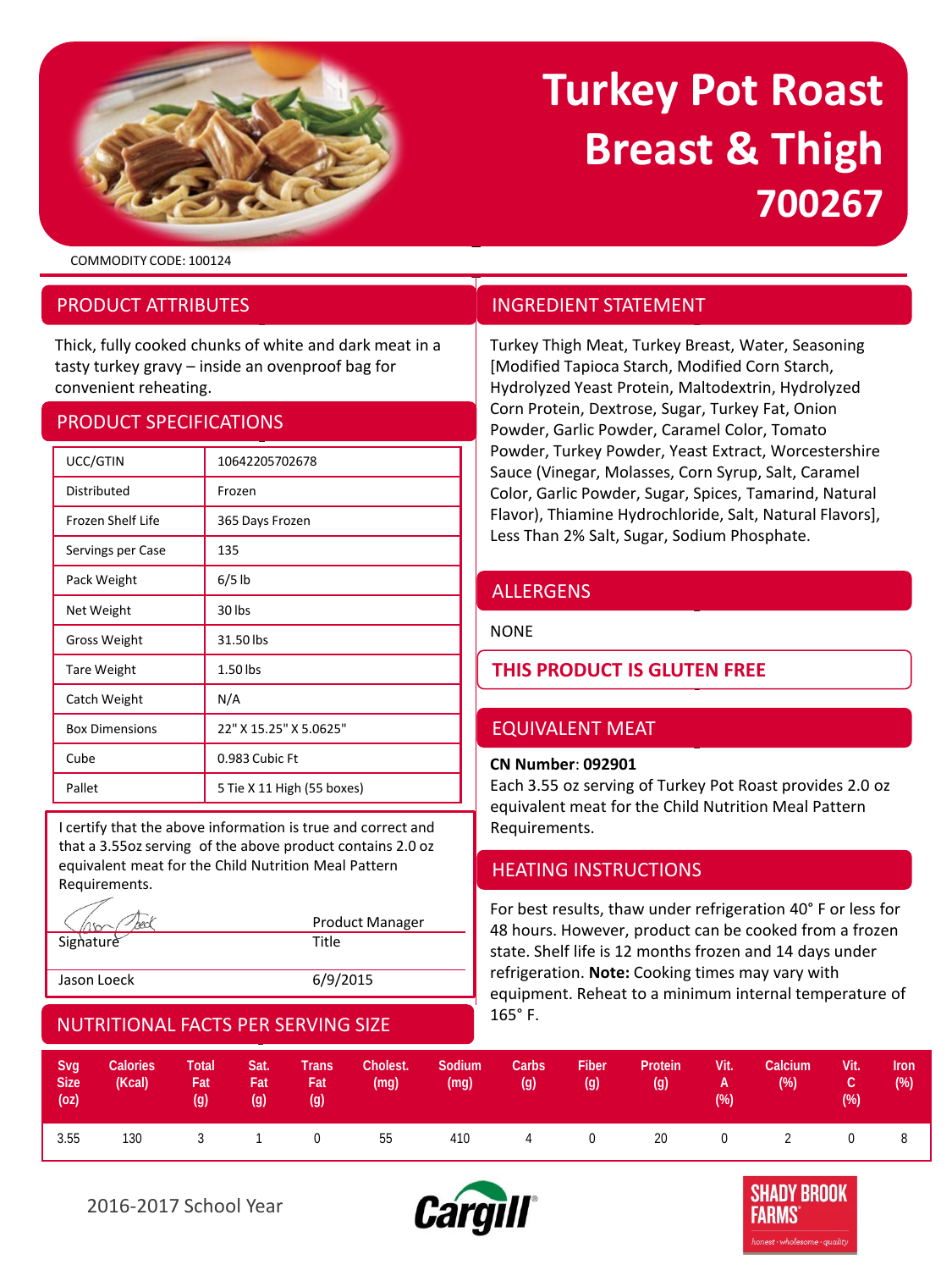

## **Sliced Oven Roasted Turkey Breast Reduced Sodium 700268**

COMMODITY CODE: 100124

## PRODUCT ATTRIBUTES

Reduced-sodium pre-cut turkey slices for streamlined sandwich making

### PRODUCT SPECIFICATIONS

## UCC/GTIN 10024292009685 Distributed **Frozen** Frozen Shelf Life 365 Days Frozen Servings per Case 122 Pack Weight 6/5 lb Net Weight 30 lbs Gross Weight 31.50 lbs Tare Weight 1.50 lbs Catch Weight N/A Box Dimensions 18.8125" X 12.0625" X 7.375" Cube 0.775 Cubic Ft Pallet 7 Tie X 7 High (49 boxes)

I certify that the above information is true and correct and that a 3.93 oz serving (7 slices) of the above product contains 2.0 oz equivalent meat for the Child Nutrition Meal Pattern Requirements.

Product Manager Signature Title Jason Loeck 6/9/2015

## INGREDIENT STATEMENT

Turkey breast, turkey broth, contains less than 2% salt, dextrose, potassium chloride, potassium phosphate, modified food starch, propionic acid, sodium hydroxide, trehalose.

## **ALLERGENS**

NONE

## **THIS PRODUCT IS GLUTEN FREE**

## EQUIVALENT MEAT

#### **CN Number**: **092891**

Each 3.93 oz. serving (7 slices) of Sliced Oven Roasted Turkey Breast – Reduced Sodium provides 2.0 oz. equivalent meat for the Child Nutrition Meal Pattern Requirements.

## HEATING INSTRUCTIONS

Ready to eat after thawing (thaw under refrigeration < 40° F).

| Svg<br><b>Size</b><br>(oz) | Calories<br>(Kcal) | Total<br>Fat<br>$\left( q\right)$ | Sat.<br>Fat<br>(g) | <b>Trans</b><br>Fat<br>(g) | Cholest.<br>(mg) | Sodium<br>(mg) | Carbs<br>(g) | Fiber<br>(g) | Protein<br>(g) | Vit.<br><b>A</b><br>(% ) | Calcium<br>$(\%)$     | .Vit.<br>C.<br>$(\%)$ | <b>Iron</b><br>(%) |
|----------------------------|--------------------|-----------------------------------|--------------------|----------------------------|------------------|----------------|--------------|--------------|----------------|--------------------------|-----------------------|-----------------------|--------------------|
| 3.93                       | 100                |                                   |                    | 1 0 0                      | 40               | 420            |              |              | 4 0 20 0       |                          | $\Omega$ and $\Omega$ | $\overline{0}$        |                    |



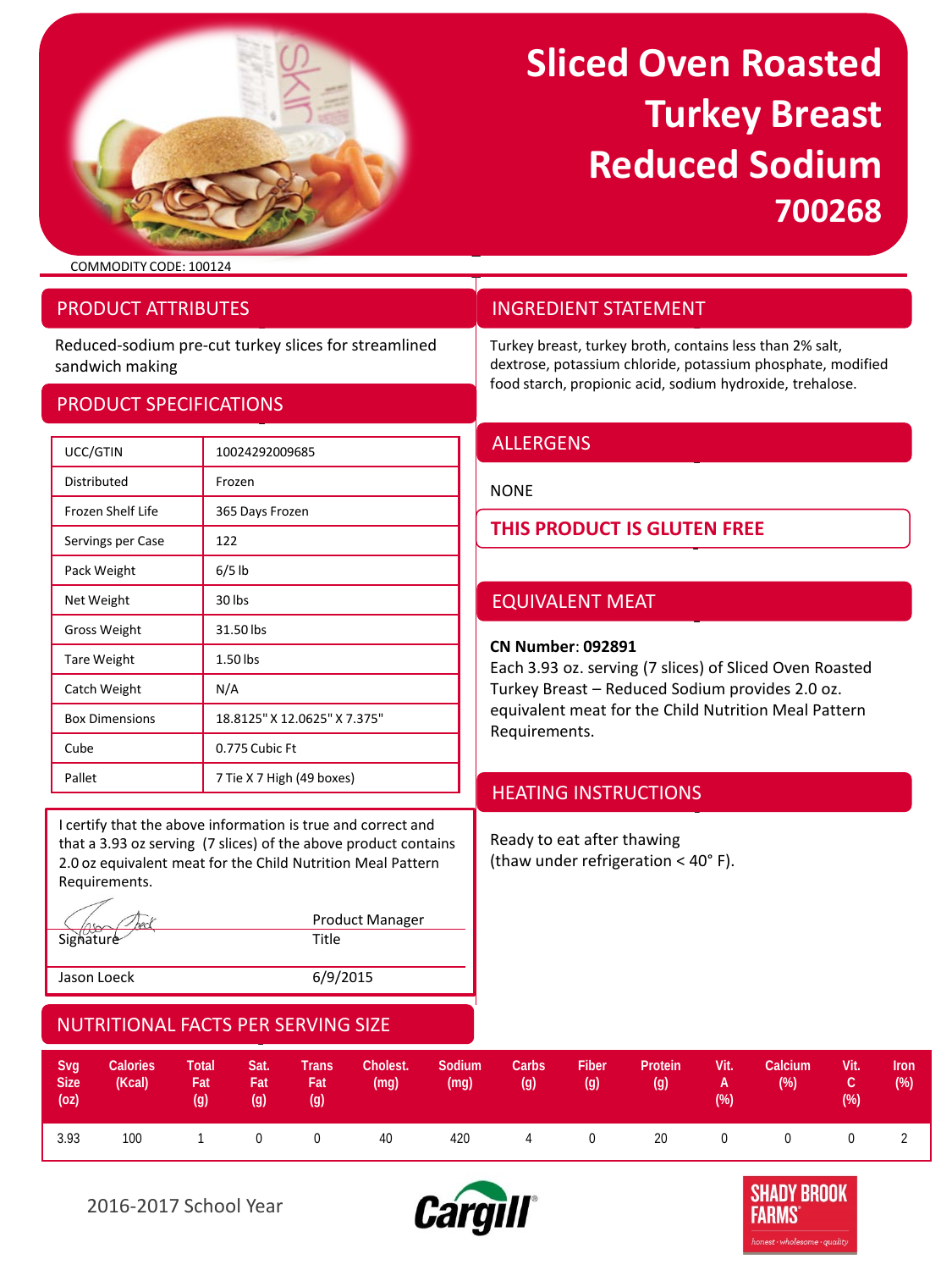

## **Premium Thick-Cut Oven Roasted Turkey Breast 700269**

COMMODITY CODE: 100124

## PRODUCT ATTRIBUTES

Juicy, thick slices of all-white turkey for the center of the plate, perfect for topping with gravy and seasonal sauces – just heat and serve.

## PRODUCT SPECIFICATIONS

| UCC/GTIN              | 10024292010971               |
|-----------------------|------------------------------|
| Distributed           | Frozen                       |
| Frozen Shelf Life     | 365 Days Frozen              |
| Servings per Case     | 140                          |
| Pack Weight           | $6/5$ lb                     |
| Net Weight            | 30 lbs                       |
| <b>Gross Weight</b>   | 31.50 lbs                    |
| <b>Tare Weight</b>    | 1.50 lbs                     |
| Catch Weight          | N/A                          |
| <b>Box Dimensions</b> | 18.8125" X 12.0625" X 7.375" |
| Cube                  | 0.775 Cubic Ft               |
| Pallet                | 7 Tie X 7 High (49 boxes)    |

I certify that the above information is true and correct and that a 3.43 oz serving of the above product contains 2.0 oz equivalent meat for the Child Nutrition Meal Pattern Requirements.

|             | <b>Product Manager</b> |
|-------------|------------------------|
| Signature   | Title                  |
|             |                        |
| Jason Loeck | 6/9/2015               |

## NUTRITIONAL FACTS PER SERVING SIZE

## INGREDIENT STATEMENT

Turkey breast, water, contains less than 2% dextrose, salt, potassium chloride, sodium phosphate, propionic acid, sodium hydroxide, seasoning (yeast extract, salt, dextrose, turkey broth, maltodextrin, natural flavors).

## ALLERGENS

None

## **THIS PRODUCT IS GLUTEN FREE**

## EQUIVALENT MEAT

#### **CN Number**: **092892**

Each 3.43 oz. slice of Premium Thick Cut Oven Roasted Turkey Breast provides 2.0 oz. equivalent meat for the Child Nutrition Meal Pattern Requirements.

## HEATING INSTRUCTIONS

• Shingle thick sliced turkey in 2" full hotel pan with 1/8

– 1/4" spacing from top of bottom slice to top of next slice

• Pour 2 cups of prepared gravy over thick sliced turkey and cover with foil

• Bake in 350°F oven for 40-50 minutes until internal temperature reaches 160°F as measured by a meat thermometer

| Svg<br><b>Size</b><br>(oz) | Calories<br>(Kcal) | Total<br>Fat<br>(q) | Sat.<br>Fat<br>(q) | Trans<br>Fat<br>(g) | Cholest.<br>(mg) | Sodium<br>(mg) | Carbs<br>(g) | Fiber<br>(g) | Protein<br>(g) | Vit.<br>and <b>A</b> control<br>(%) | Calcium<br>(% ) | Vit.<br>7 C Z<br>$(\%)$ | <b>Iron</b><br>(% ) |
|----------------------------|--------------------|---------------------|--------------------|---------------------|------------------|----------------|--------------|--------------|----------------|-------------------------------------|-----------------|-------------------------|---------------------|
| 3.43                       | 110                |                     |                    |                     | 1 0 0 35         | 460            |              |              | 2 0 20 0 2     |                                     |                 |                         |                     |



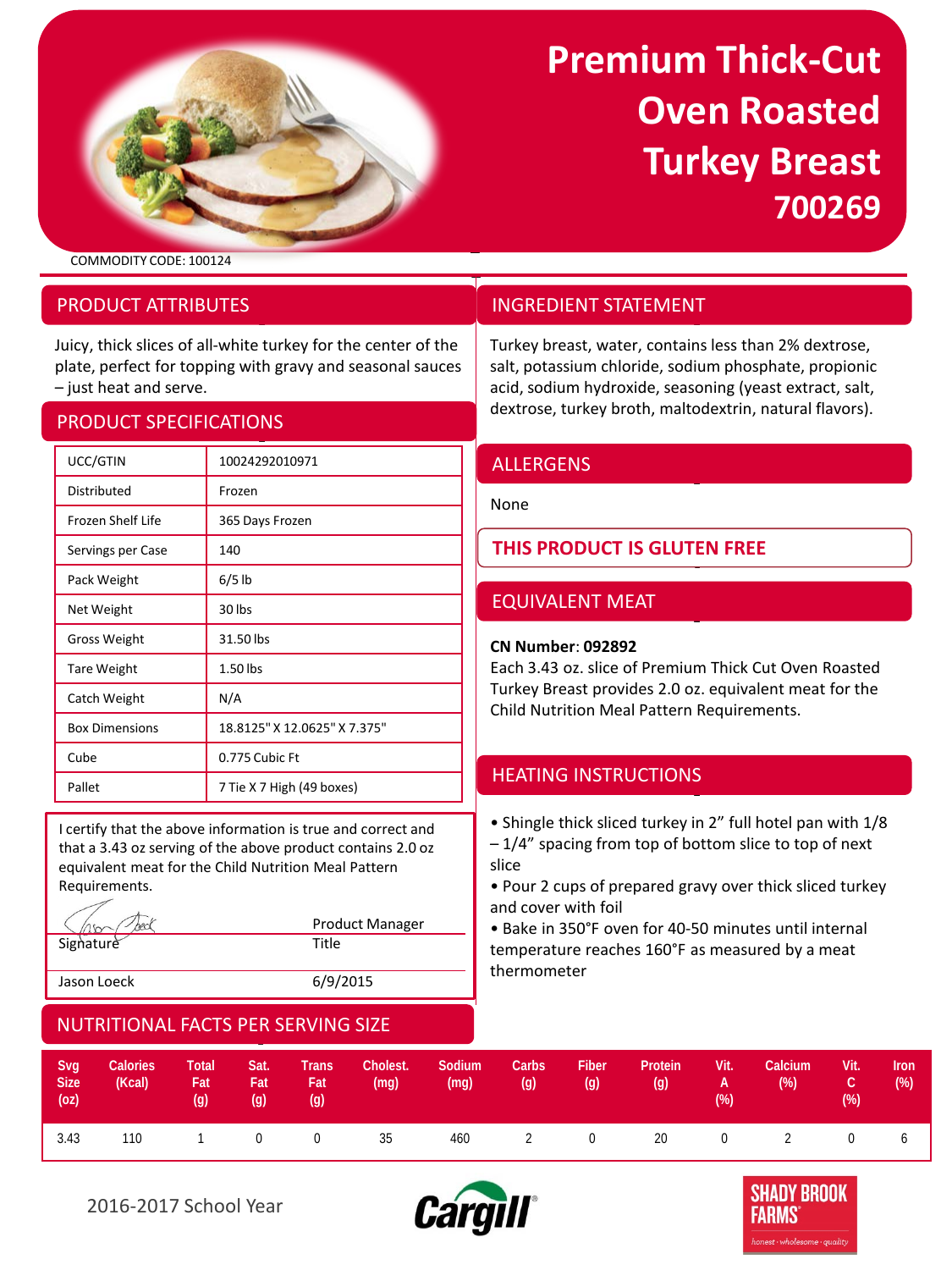

## **Sliced Turkey Ham 700273**

COMMODITY CODE: 100124

## PRODUCT ATTRIBUTES

Wholesome ham-flavored slices packed in a waterfallstyle sleeve for streamlined sandwich prep.<br>
Turkey thigh meat, water, contains less than 2% salt,<br>
Turkey thigh meat, water, contains less than 2% salt,

## PRODUCT SPECIFICATIONS

| UCC/GTIN              | 90024292128085               |
|-----------------------|------------------------------|
| Distributed           | Frozen                       |
| Frozen Shelf Life     | 365 Days Frozen              |
| Servings per Case     | 140                          |
| Pack Weight           | $6/5$ lb                     |
| Net Weight            | 30 lbs                       |
| <b>Gross Weight</b>   | 31.50 lbs                    |
| <b>Tare Weight</b>    | $1.50$ lbs                   |
| Catch Weight          | N/A                          |
| <b>Box Dimensions</b> | 18.8125" X 12.0625" X 7.375" |
| Cube                  | 0.775 Cubic Ft               |
| Pallet                | 7 Tie X 7 High (49 boxes)    |

I certify that the above information is true and correct and that a 3.43 oz serving (5 slices) of the above product contains 2.0 oz equivalent meat for the Child Nutrition Meal Pattern Requirements.

|             | <b>Product Manager</b> |
|-------------|------------------------|
| Signature   | Title                  |
|             |                        |
| Jason Loeck | 6/9/2015               |

## NUTRITIONAL FACTS PER SERVING SIZE

| Svg<br><b>Size</b><br>(oz) | <b>Calories</b><br>(Kcal) | <b>Total</b><br>Fat<br>$\left( q\right)$ | Sat.<br>/ Fat<br>(g) | <b>Trans</b><br>/Fat<br>(q) | Cholest.<br>(mg) | Sodium<br>(mg) | Carbs<br>(g) | <b>Fiber</b><br>(g) | Protein<br>(g) | Vit.<br><b>All All Angeles A</b><br>(% ) | Calcium<br>$(\%)$ | Vit.<br>ГC j<br>$(\%)$ | <b>Iron</b><br>(%) |
|----------------------------|---------------------------|------------------------------------------|----------------------|-----------------------------|------------------|----------------|--------------|---------------------|----------------|------------------------------------------|-------------------|------------------------|--------------------|
| 3.43                       | 120                       | 4 1.5                                    |                      | $\sim$ 0                    | 50               | 690            |              |                     |                |                                          | 3 0 17 0 2        | 0                      | - 8                |





## INGREDIENT STATEMENT

potassium chloride, dextrose, potassium lactate, smoke flavoring, sodium phosphate, sodium diacetate, sodium erythorbate, sodium nitrite.

### ALLERGENS

NONE

**THIS PRODUCT IS GLUTEN FREE**

## EQUIVALENT MEAT

#### **CN Number**: **092893**

Each 3.43 oz. serving (5 slices) of Sliced Turkey Ham provides 2.0 oz. equivalent meat for the Child Nutrition Meal Pattern Requirements.

## HEATING INSTRUCTIONS

Ready to eat after thawing (thaw under refrigeration < 40° F).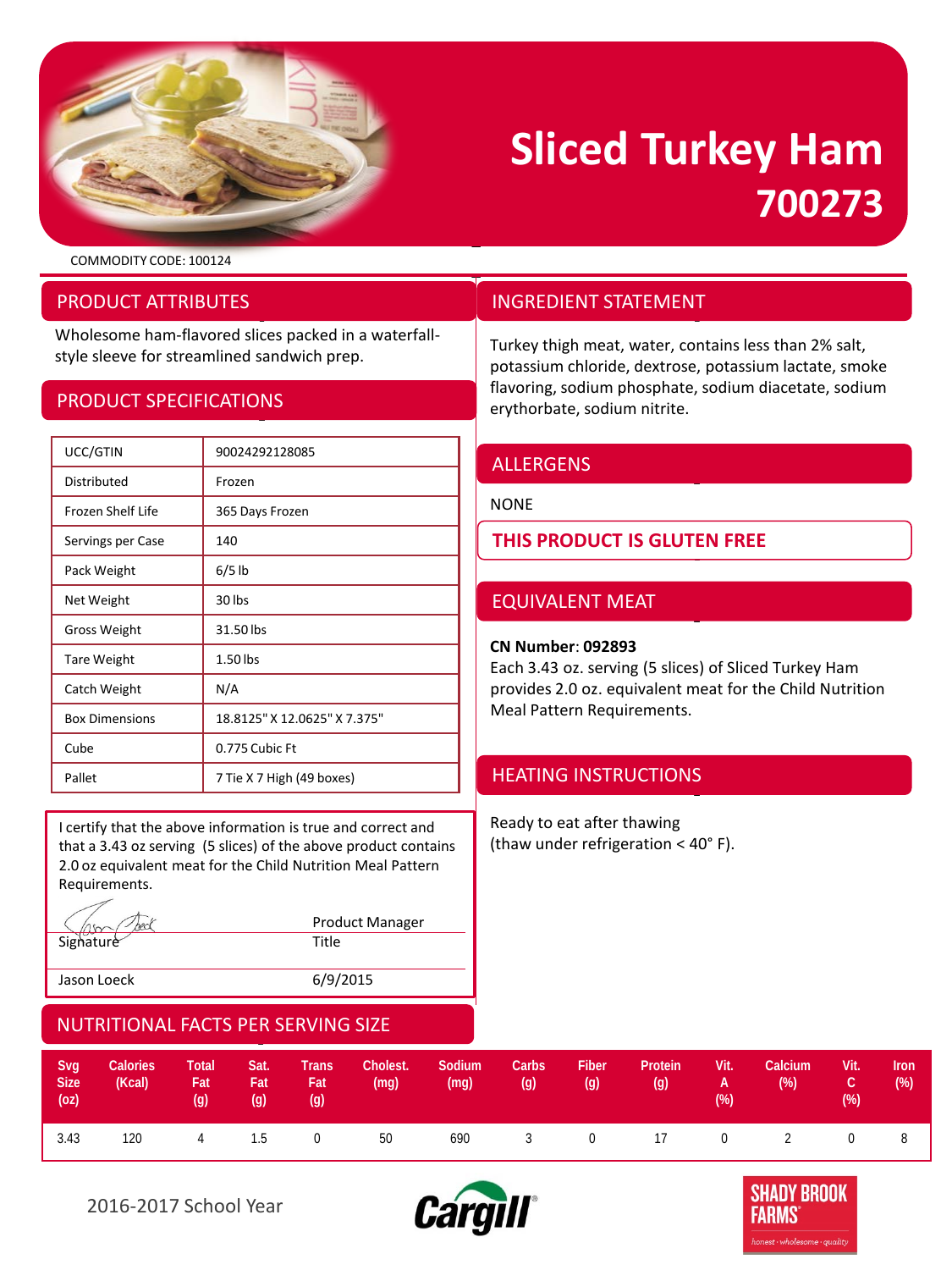

## **Fully Cooked White & Dark Meat Netted Roast 700274**

COMMODITY CODE: 100124

## PRODUCT ATTRIBUTES

A tender, pre-cooked roast containing white and dark meat; just add seasoning and slice to serve hot or cold, as an entrée or in sandwiches.

## PRODUCT SPECIFICATIONS

| UCC/GTIN              | 90642205902746               |
|-----------------------|------------------------------|
| Distributed           | Frozen                       |
| Frozen Shelf Life     | 365 Days Frozen              |
| Servings per Case     | 263                          |
| Pack Weight           | $4/9$ lb                     |
| Net Weight            |                              |
| <b>Gross Weight</b>   | 37.50 lbs                    |
| <b>Tare Weight</b>    | 1.50 lbs                     |
| Catch Weight          | 36 lbs                       |
| <b>Box Dimensions</b> | 19.8125" X 15.8125" X 8.375" |
| Cube                  | 1.518 Cubic Ft               |
| Pallet                | 6 Tie X 6 High (36 boxes)    |

I certify that the above information is true and correct and that a 2.19 oz serving of the above product contains 2.0 oz equivalent meat for the Child Nutrition Meal Pattern Requirements.

|             | <b>Product Manager</b> |
|-------------|------------------------|
| Signature   | Title                  |
|             |                        |
| Jason Loeck | 6/9/2015               |

## NUTRITIONAL FACTS PER SERVING SIZE

## INGREDIENT STATEMENT

Turkey Breast, Turkey Thigh, turkey broth, contains less than 2% of salt, sugar, sodium phosphate.

## ALLERGENS

**NONE** 

## **THIS PRODUCT IS GLUTEN FREE**

## EQUIVALENT MEAT

#### **CN Number**: **092898**

Each 2.19 oz serving of Cooked White & Dark Meat Netted Roast provides 2.0 oz equivalent meat for the Child Nutrition Meal Pattern Requirements.

## HEATING INSTRUCTIONS

Thaw under refrigeration < 40°F. After thawed, keep fully cooked products refrigerated. Shelf life is 12 months frozen and 14 days under refrigeration. CONVECTION OVEN: 350°/will vary with quantity CONVENTIONAL OVEN: 350°/will vary with quantity MICROWAVE: Heat until Hot. \*cooking temperatures may vary with equipment. Reheat to a minimum of 165° F

| Svg<br><b>Size</b><br>(oz) | <b>Calories</b><br>(Kcal) | Total<br>Fat<br>(g) | Sat.<br>Fat<br>(g) | <b>Trans</b><br>Fat<br>(q) | Cholest.<br>(mq) | Sodium<br>(mg) | Carbs<br>(g)   | <b>Fiber</b><br>(g) | Protein<br>(g)       | Vit.<br><b>A</b><br>(% ) | Calcium<br>$(\%)$ | Vit.<br>C.<br>(%) | Iron<br>(%) |
|----------------------------|---------------------------|---------------------|--------------------|----------------------------|------------------|----------------|----------------|---------------------|----------------------|--------------------------|-------------------|-------------------|-------------|
| 2.19                       | 90                        | 2.5                 | 0.5                | $\overline{0}$             | 35               | 240            | $\overline{0}$ |                     | $0 \qquad \qquad$ 17 | $\overline{0}$           | $\overline{0}$    |                   |             |



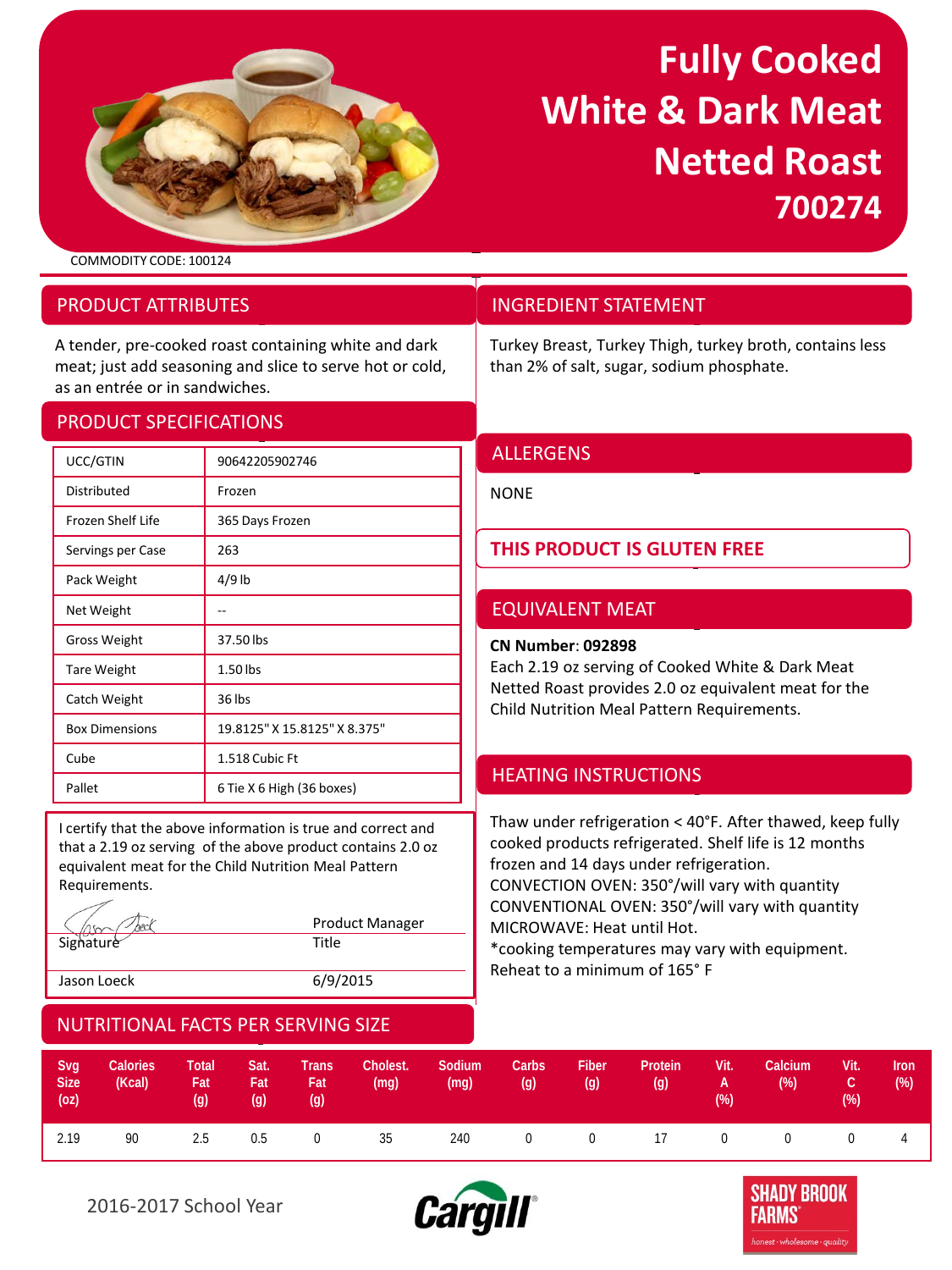

# **Sliced Turkey Ham Reduced Sodium 700275**

Turkey thigh meat, turkey broth, contains less than 2% salt, dextrose, potassium chloride, sodium phosphate, modified food starch, propionic acid, sodium hydroxide, trehalose, natural smoke flavoring, sodium erythorbate,

Each 3.43 oz. serving (5 slices) of Sliced Turkey Ham with Reduced Sodium provides 2.0 oz. equivalent meat for the

Child Nutrition Meal Pattern Requirements.

**THIS PRODUCT IS GLUTEN FREE**

INGREDIENT STATEMENT

EQUIVALENT MEAT

HEATING INSTRUCTIONS

Ready to eat after thawing (thaw under refrigeration < 40° F).

**CN Number**: **092894**

ALLERGENS

NONE

sodium nitrite.

COMMODITY CODE: 100124

## PRODUCT ATTRIBUTES

Authentic ham-flavored slices with reduced sodium packed in a waterfall-style sleeve for streamlined sandwich prep.

## PRODUCT SPECIFICATIONS

| UCC/GTIN              | 10024292009975               |
|-----------------------|------------------------------|
| Distributed           | Frozen                       |
| Frozen Shelf Life     | 365 Days Frozen              |
| Servings per Case     | 140                          |
| Pack Weight           | $6/5$ lb                     |
| Net Weight            | 30 lbs                       |
| Gross Weight          | 31.50 lbs                    |
| <b>Tare Weight</b>    | 1.50 lbs                     |
| Catch Weight          | N/A                          |
| <b>Box Dimensions</b> | 18.8125" X 12.0625" X 7.375" |
| Cube                  | 0.775 Cubic Ft               |
| Pallet                | 7 Tie X 7 High (49 boxes)    |

I certify that the above information is true and correct and that a 3.43 oz serving (5 slices) of the above product contains 2.0 oz equivalent meat for the Child Nutrition Meal Pattern Requirements.

|             | <b>Product Manager</b> |
|-------------|------------------------|
| Signature   | Title                  |
| Jason Loeck | 6/9/2015               |

| Svg<br><b>Size</b><br>(oz) | <b>Calories</b><br>(Kcal) | <b>Total</b><br>Fat<br>$\left( q\right)$ | Sat.<br>Fat<br>(q) | <b>Trans</b><br><b>Fat</b><br>(q) | Cholest.<br>(mg) | Sodium<br>(mg) | Carbs<br>(q) | <b>Fiber</b><br>(q) | Protein<br>(g) | Vit.<br><b>A</b><br>$(\%)$ | Calcium<br>$(\%)$ | Vit.<br>rc,<br>(%) | <b>Iron</b><br>(%) |
|----------------------------|---------------------------|------------------------------------------|--------------------|-----------------------------------|------------------|----------------|--------------|---------------------|----------------|----------------------------|-------------------|--------------------|--------------------|
| 3.43                       | 120                       | 4 1.5                                    |                    | $\sim$ 0                          | 50 — 10          | 420            |              |                     |                |                            | 3 0 17 0 2        | $0 \qquad \qquad$  | - 8                |



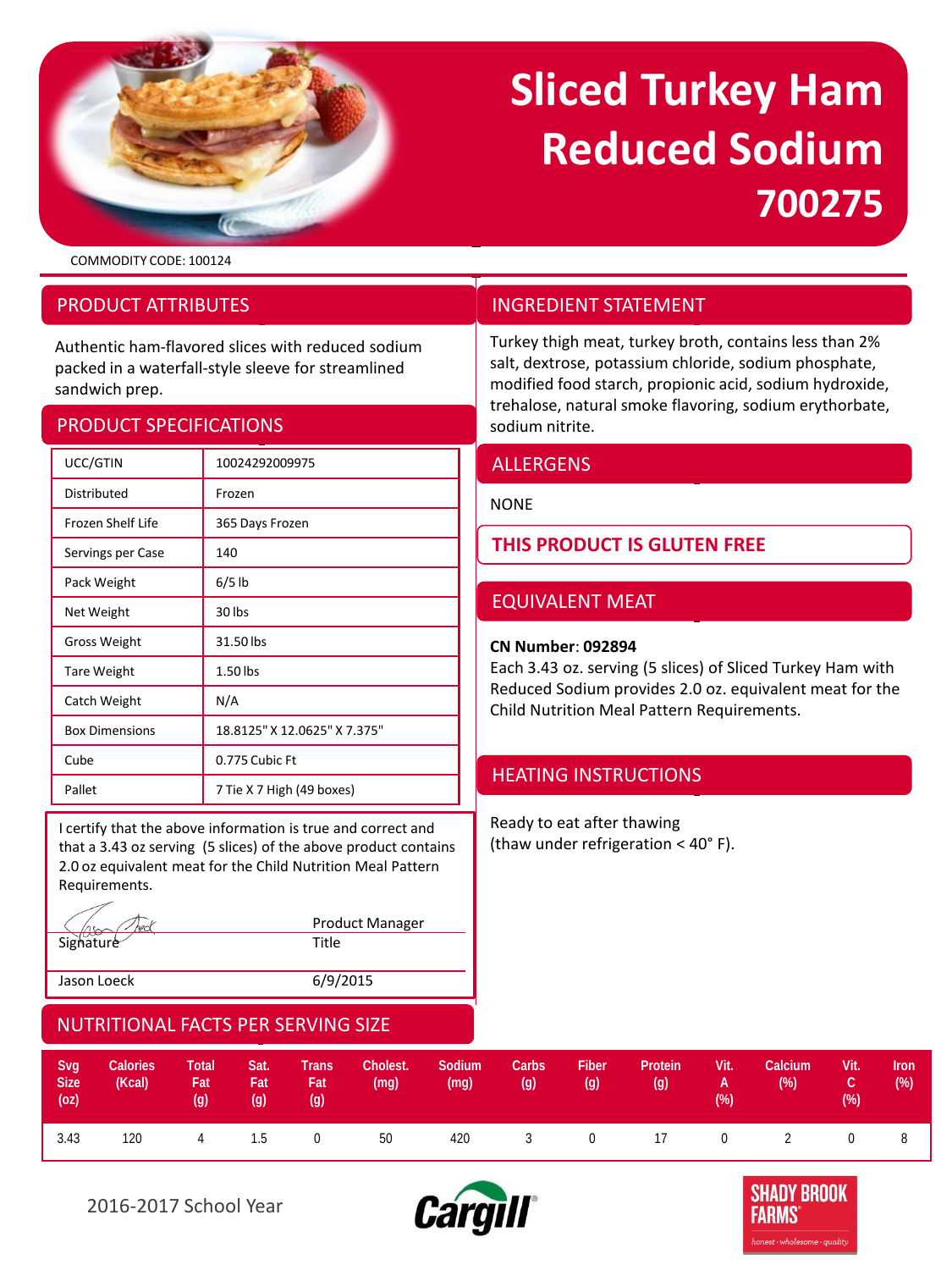

## **Sliced Turkey Ham Served Like Canadian Bacon 700276**

COMMODITY CODE: 10

## PRODUCT ATTRIBUTES

Juicy turkey slices in a ham flavor profile that delivers a bite of Canadian bacon

## PRODUCT SPECIFICATIONS

| UCC/GTIN              | 90024292128092               |
|-----------------------|------------------------------|
| Distributed           | Frozen                       |
| Frozen Shelf Life     | 365 Days Frozen              |
| Servings per Case     | 140                          |
| Pack Weight           | $6/5$ lb                     |
| Net Weight            | 30 lbs                       |
| Gross Weight          | 31.50 lbs                    |
| <b>Tare Weight</b>    | $1.50$ lbs                   |
| Catch Weight          | N/A                          |
| <b>Box Dimensions</b> | 18.8125" X 12.0625" X 7.375" |
| Cube                  | 0.775 Cubic Ft               |
| Pallet                | 7 Tie X 7 High (49 boxes)    |

I certify that the above information is true and correct and that a 3.43 oz serving (5 slices) of the above product contains 2.0 oz equivalent meat for the Child Nutrition Meal Pattern Requirements.

|             | <b>Product Manager</b> |
|-------------|------------------------|
| Signature   | Title                  |
| Jason Loeck | 6/9/2015               |

## INGREDIENT STATEMENT

Turkey thigh meat, water, contains less than 2% of salt, potassium chloride, dextrose, potassium lactate, smoke flavoring, sodium phosphate, sodium diacetate, sodium erythorbate, sodium nitrite.

## ALLERGENS

**NONE** 

## **THIS PRODUCT IS GLUTEN FREE**

## EQUIVALENT MEAT

#### **CN Number**: **092895**

Each 3.43 oz. serving (5 slices) of Sliced Turkey Ham Served like Canadian bacon provides 2.0 oz. equivalent meat for the Child Nutrition Meal Pattern Requirements.

## HEATING INSTRUCTIONS

Ready to eat after thawing (thaw under refrigeration < 40° F).

| Svg<br><b>Size</b><br>(oz) | <b>Calories</b><br>(Kcal) | <b>Total</b><br>Fat<br>$\left( q\right)$ | Sat.<br>'Fat<br>(q) | <b>Trans</b><br>Fat<br>(g) | Cholest.<br>(mg)     | Sodium<br>(mg) | Carbs<br>(g) | <b>Fiber</b><br>(g) | Protein<br>(g) | Vit.<br><b>A</b><br>(%) | Calcium<br>$(\%)$ | Vit.<br>rc,<br>(%) | Iron<br>(%) |
|----------------------------|---------------------------|------------------------------------------|---------------------|----------------------------|----------------------|----------------|--------------|---------------------|----------------|-------------------------|-------------------|--------------------|-------------|
| 3.43                       | 120                       |                                          | 4 1.5               |                            | $0 \qquad \qquad 50$ | 690            |              |                     |                |                         | 3 0 17 0 2        | $\overline{0}$     | 8           |



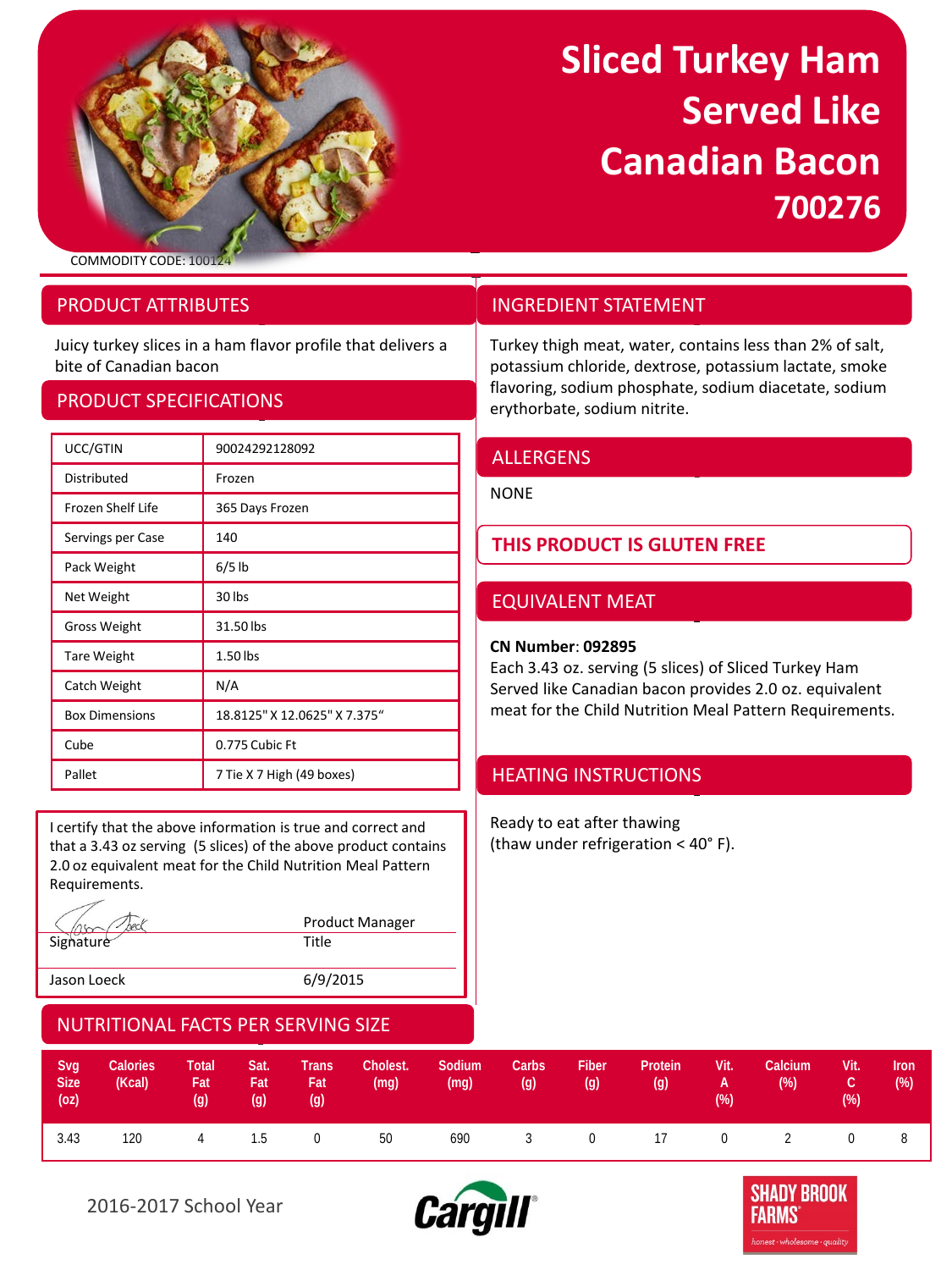

## **Sliced Turkey Sausage with Pepperoni Seasoning – Reduced Sodium 700287**

COMMODITY CODE: 100124

### PRODUCT ATTRIBUTES

These zesty pepperoni-flavored slices are perfect add-ins for spicing up sandwiches, salads and more – with less sodium than regular pepperoni.

### PRODUCT SPECIFICATIONS

| UCC/GTIN                 | 10642205000262               |
|--------------------------|------------------------------|
| Distributed              | Frozen                       |
| <b>Frozen Shelf Life</b> | 365 Days Frozen              |
| Servings per Case        | 161                          |
| Pack Weight              | $15/2$ lb                    |
| Net Weight               | 30 lbs                       |
| <b>Gross Weight</b>      | 31.50 lbs                    |
| <b>Tare Weight</b>       | $1.50$ lbs                   |
| Catch Weight             | N/A                          |
| <b>Box Dimensions</b>    | 18.8125" X 12.0625" X 7.375" |
| Cube                     | 1.221 Cubic Ft               |
| Pallet                   | 6 Tie X 7 High (42 boxes)    |

I certify that the above information is true and correct and **HEATING INSTRUCTIONS** that a 2.97 oz serving of the above product contains a 2.0 oz equivalent meat for the Child Nutrition Meal Pattern Requirements.

|             | <b>Product Manager</b> |
|-------------|------------------------|
| Signature   | Title                  |
| Jason Loeck | 8/27/2015              |

### INGREDIENT STATEMENT

Turkey, Contains less than 2% of Salt, Potassium Chloride, Pepperoni Seasoning (spices, extractives of paprika, garlic powder, maltodextrin, spice extractive), Dextrose, Citric Acid, Hydrogenated Cottonseed Oil, Dehydrated Turkey Broth, Natural Flavoring, Celery Powder, Sea Salt, Potassium Phosphates.

### ALLERGENS

NONE

## **THIS PRODUCT IS GLUTEN FREE**

## EQUIVALENT MEAT

#### **CN Number**: **093422**

Each 2.97 oz. serving (ten 0.297 oz. slices) of Sliced Turkey Sausage with Pepperoni Seasoning – Reduced Sodium provides a 2.0 oz. equivalent meat for the Child Nutrition Meal Pattern Requirements.

Ready to eat after thawing (thaw under refrigeration < 40° F).

| Svg<br>Size <sup>1</sup><br>(oz) | <b>Calories</b><br>(Kcal) | <b>Total</b><br>Fat<br>$\left( q\right)$ | Sat.<br>Fat,<br>(g) | <b>Trans</b><br>Fat,<br>(g) | Cholest.<br>(mg) | Sodium<br>(mg) | Carbs<br>(g) | Fiber<br>(g) | Protein<br>(g) | Vit.<br>A<br>$(\%)$ | Calcium<br>$(\%)$ | Vit.<br>гc,<br>$(\%)$ | <b>Iron</b><br>(%) |
|----------------------------------|---------------------------|------------------------------------------|---------------------|-----------------------------|------------------|----------------|--------------|--------------|----------------|---------------------|-------------------|-----------------------|--------------------|
| 2.97                             | 100                       | 2.5                                      | 0.5                 | $\overline{0}$              | 65               | 290            |              |              | 1 0 18 4 2     |                     |                   | $\overline{0}$        | 6                  |